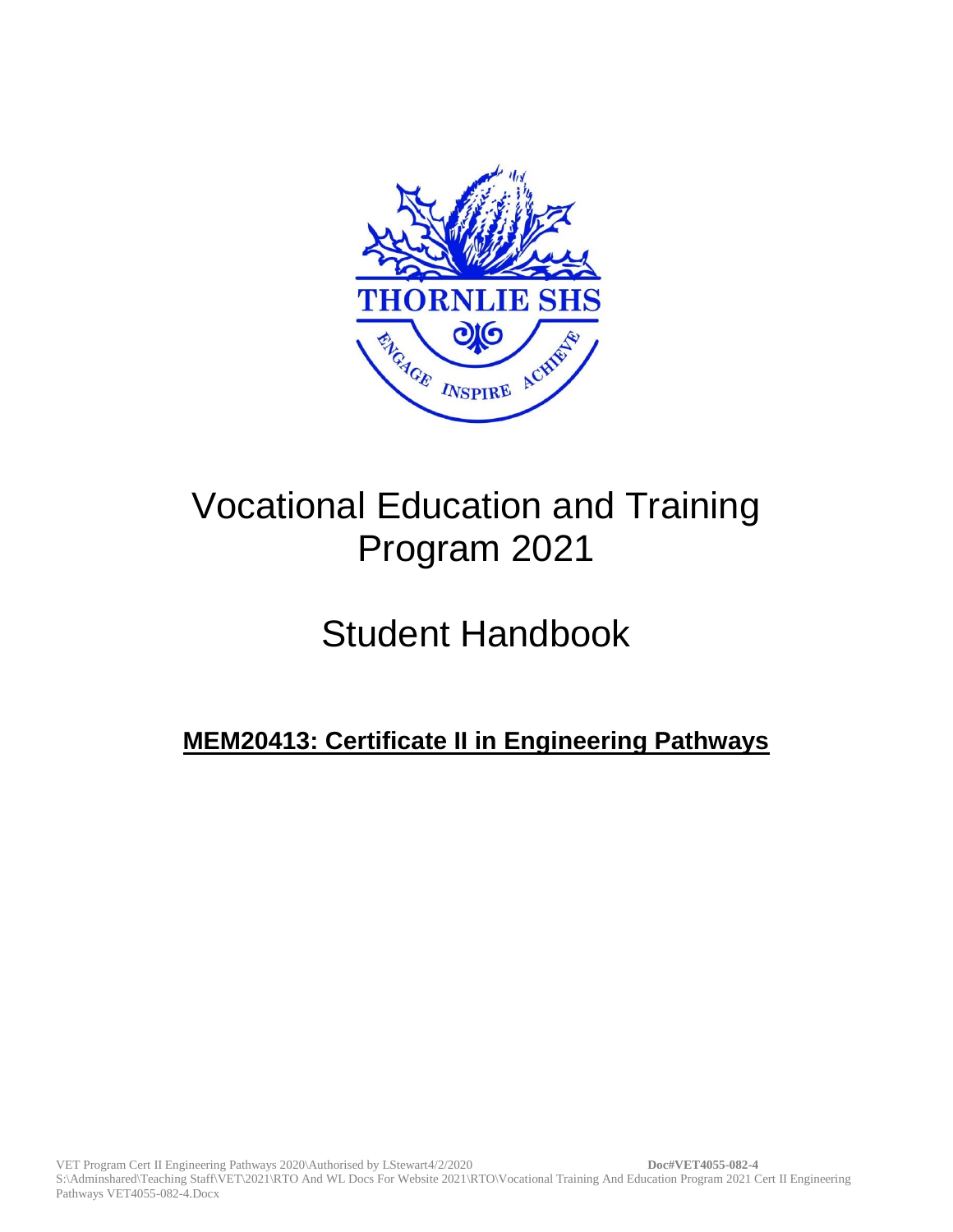Title: VET Course Information 2021 Doc# VET4055-082-4

Thornlie Senior High School Trading as a Registered Training Organisation Ovens Road Thornlie WA 6108

For further information please contact: Linley Stewart RTO Manager T: +61 9 9376 2127 F: +61 9 9376 2146 E: Linley.Stewart@education.wa.edu.au

Vocational Education and Training (VET) in Schools program are delivered as part of a broad, general education that combines study towards the Western Australian Certificate of Education (WACE) with a nationally recognised VET qualification within the Australian Qualification Framework (AQF).

Thornlie Senior High School is committed, through its administration and VET staff, to offer the best and most comprehensive range of subjects available.

Thornlie Senior High School first gained status as a Registered Training Organisation (RTO) in 2001.

As an RTO, Thornlie SHS delivers National Competencies which are recognised by TAFE and industry. Competencies completed will attract TAFE exemption and gain selection points for TAFE entry.

Full qualifications are offered as follows by Thornlie SHS as a Registered Training Organisation:

- Certificate II in Business
- Certificate II in Community Services
- Certificate II in Creative Industries
- Certificate II in Dance
- Certificate II in Engineering Pathways
- Certificate II in Hospitality
- Certificate II, and III in Information, Digital Media and Technology
- Certificate II in Sport and Recreation
- Certificate II in Visual Arts (Furniture Focus)
- Certificate II in Visual Arts

In order to complete the requirements of all certificates, students **must** attend a minimum of 90% of scheduled classes.

A range of learning strategies in a variety of learning environments will be used in order to cater for differences in learning styles, learning interests and needs, and variations in learning opportunities (including online). Students will be provided with further information in the Learning and Assessment Strategy in each course package.

*Workplace Learning* is an integral part of each VET Program. Students will attend the workplace for one two week block during the year, at a time specified by the school.

## Vision

A flexible and innovative training program which provides skills to help students reach their potential and improve their employment outcomes.

## **Goals**

In line with The Department of Education policy, to have VET students complete a full Certificate II by the end of Year 12.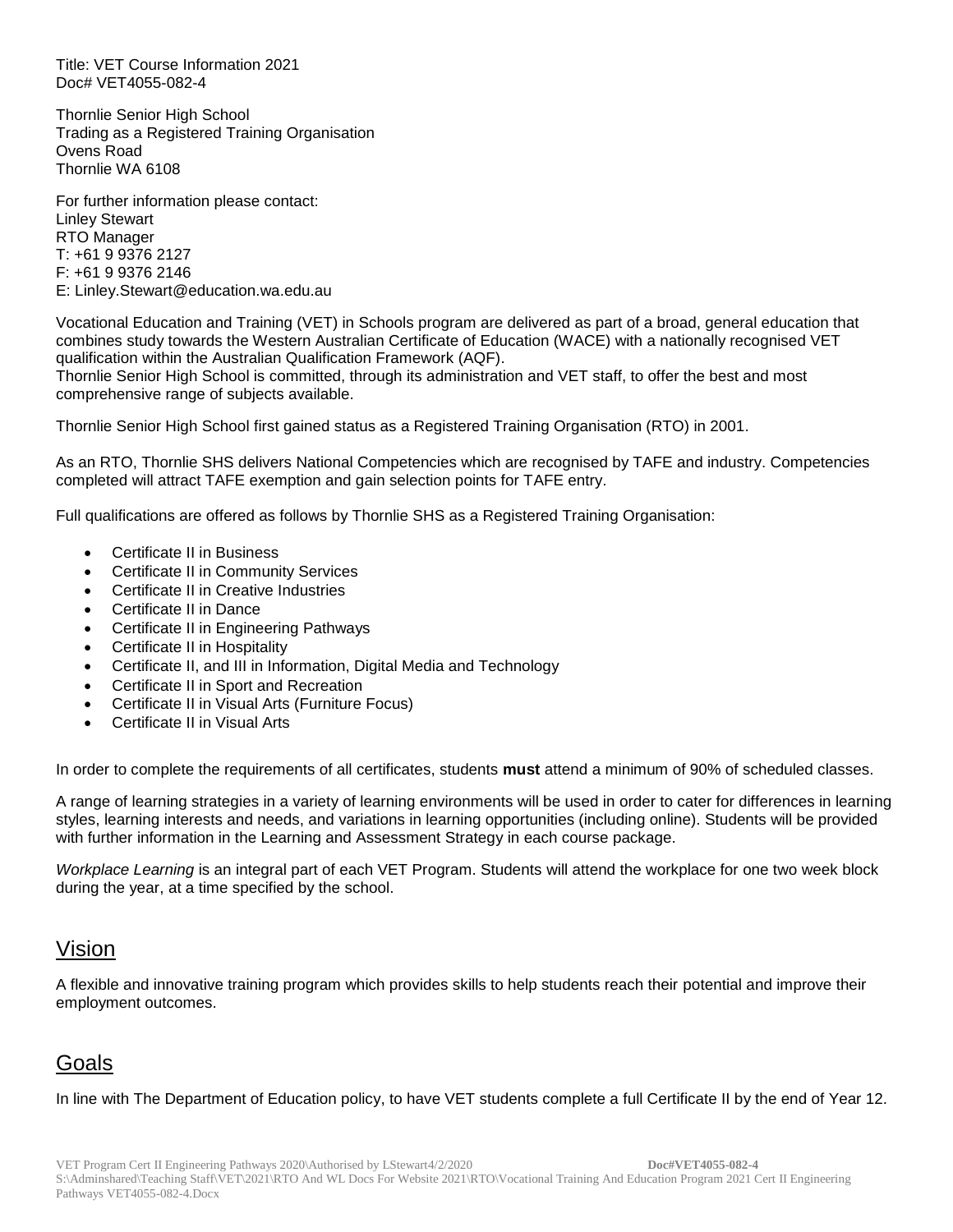## **Overview**

The following pages detail the qualifications that are delivered by Thornlie Senior High School as a Registered Training Organisation.

Information includes Career pathways, any pre-requisites and Qualification rules.

Full Qualifications are generally delivered over two years.

## **Qualifications**

Training Packages can incorporate the following six AQF qualifications.

- Certificate I in ...
- Certificate II in …
- Certificate III in …
- Certificate IV in …
- Diploma of …
- Advanced Diploma of …

As an RTO and a High School, Thornlie Senior High School is able to deliver Qualifications up to Certificate III. Higher Qualifications are delivered through TAFE or University and non Department of Education RTOs.

On completion of the requirements defined in the Training Package, a Registered Training Organisation (RTO) may issue a nationally recognised AQF qualification.

Issuance of AQF qualifications must comply with the advice provided in the AQF Implementation Handbook and the Australian Quality Training Framework Standards for Registered Training Organisations.

## Statement of Attainment

Where an AQF qualification is partially achieved through the achievement of one or more units of competency, an RTO may issue a Statement of Attainment.

Issuance of Statements of Attainment must comply with the advice provided in the AQF Implementation Handbook and the Australian Quality Training Framework Standards for Registered Training Organisations.

Under the Standards for Registered Training Organisations, RTOs must recognise the achievement of competencies as recorded on a qualification or Statement of Attainment issued by other RTOs. Given this, recognised competencies can progressively build towards a full AQF qualification.

## **USI (UNIQUE STUDENT IDENTIFIER) NUMBER**

All students who are enrolled in certificate courses at Thornlie SHS require the Unique Student Identifier number. If a student does not have a USI, we are unable to issue the Certificate or Statement of Attainment, and therefore the student will receive no credit for their course.

The USI is a reference number made up of numbers and letters that gives students access to their USI account, allowing an individual to see all of their training results from all providers including all completed training units and qualifications.

The USI will make it easier for students to find and collate their VET achievements into a single authenticated transcript. It will also ensure that students' VET records are not lost.

The USI is available online and at no cost to the student. This USI will stay with the student for life and be recorded with any nationally recognised VET course that is completed. Please go to the following website and complete the process:

#### [www.usi.gov.au](http://www.usi.gov.au/)

Once your child has obtained the USI, they are required to bring a copy of the number to the Careers Centre.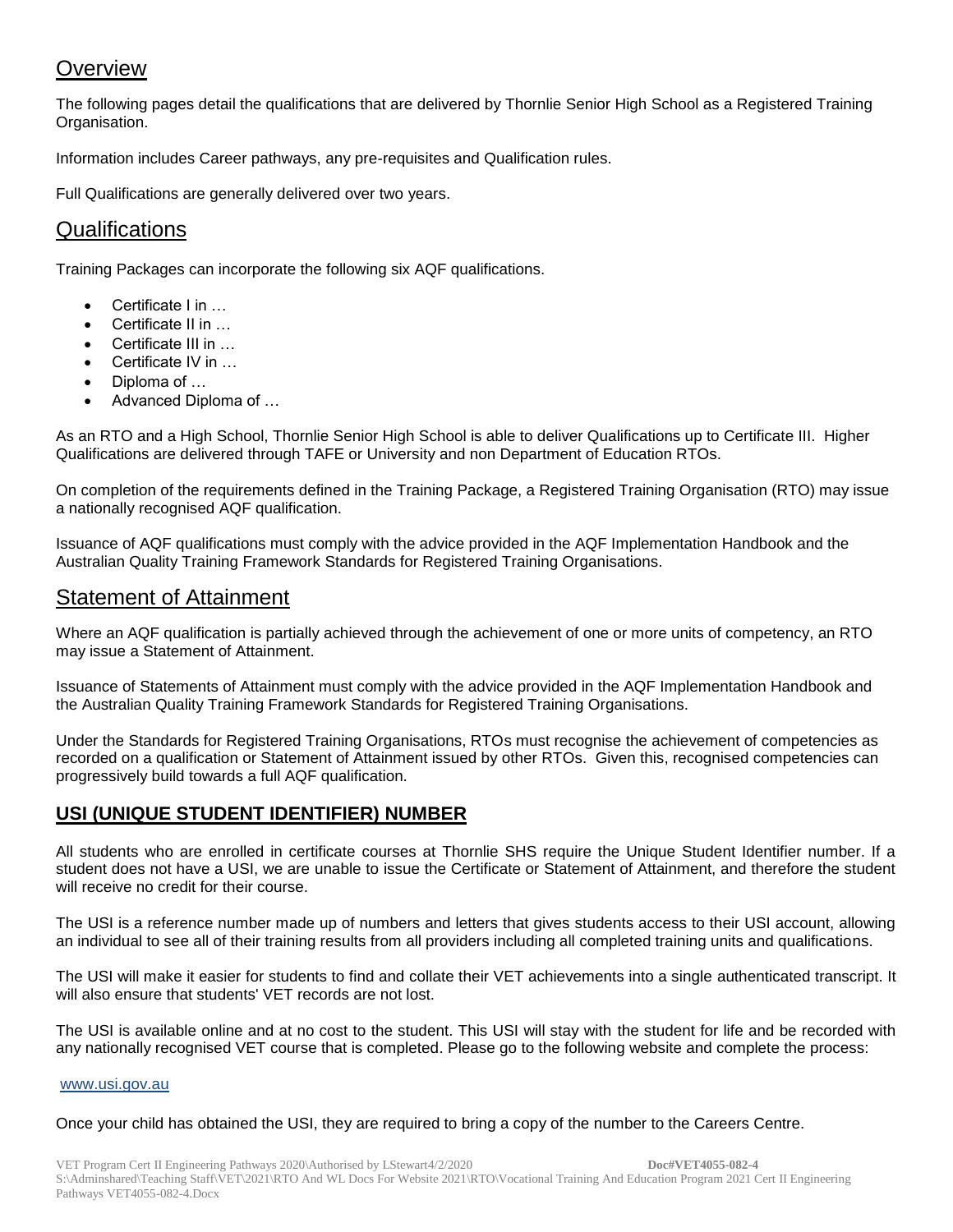## **MEM20413: Certificate II in Engineering Pathways**

#### **Description**

This qualification is intended for people interested in exposure to an engineering or related working environment with a view to entering into employment in that area. The qualification will equip graduates with knowledge and skills which will enhance their prospects of employment in an engineering or related working environment.

#### **Career Opportunities and Pathways from Qualification**

There are no specific job outcomes to this qualification, but the skills achieved will assist in successfully facilitate entry into an Australian Apprenticeship. The Certificate II in Engineering Pathways qualification will be used predominantly by students seeking to enter or just entering the workforce.

#### **Entry Requirements**

There are no entry requirements for this qualification.

| <b>Qualification Rules</b>                                            |  |
|-----------------------------------------------------------------------|--|
| Total number of units $= 12$<br>4 core units plus<br>8 elective units |  |

| DENP/EENP | Certificate II in Engineering Pathways |
|-----------|----------------------------------------|
|           |                                        |

## **Workplace Learning Program**

**Workplace Learning** is a SCSA endorsed program where students have the opportunity to achieve employment related skills in workplace conditions.

Students develop and are assessed on the skills found in any work situation and can be transferred from job to job.

Workplace Learning (WL) subjects give students an opportunity to develop skills in the workplace and **to obtain credit towards secondary graduation for the Western Australian Certificate of Education (WACE).**

Students are placed in an appropriate work situation and **are required to maintain a formal record of workplace learning and assessment (log book).**

These records must be authenticated by the workplace trainer/assessor.

**Log books** also contain relevant details pertaining to workplaces:

- starting and finishing times, dress requirements, confidentiality arrangements
- emergency contact details
- a daily self reflection section where students record their progress towards achieving skills and strategies to further develop skills not yet achieved.

**Each 55 hour block** of training in the workplace gains one point towards graduation. Students must complete a Skills Journal at the end of each block of WL for this point to be counted.

Students must attend WL for the full block, except in case of illness covered by a medical Certificate.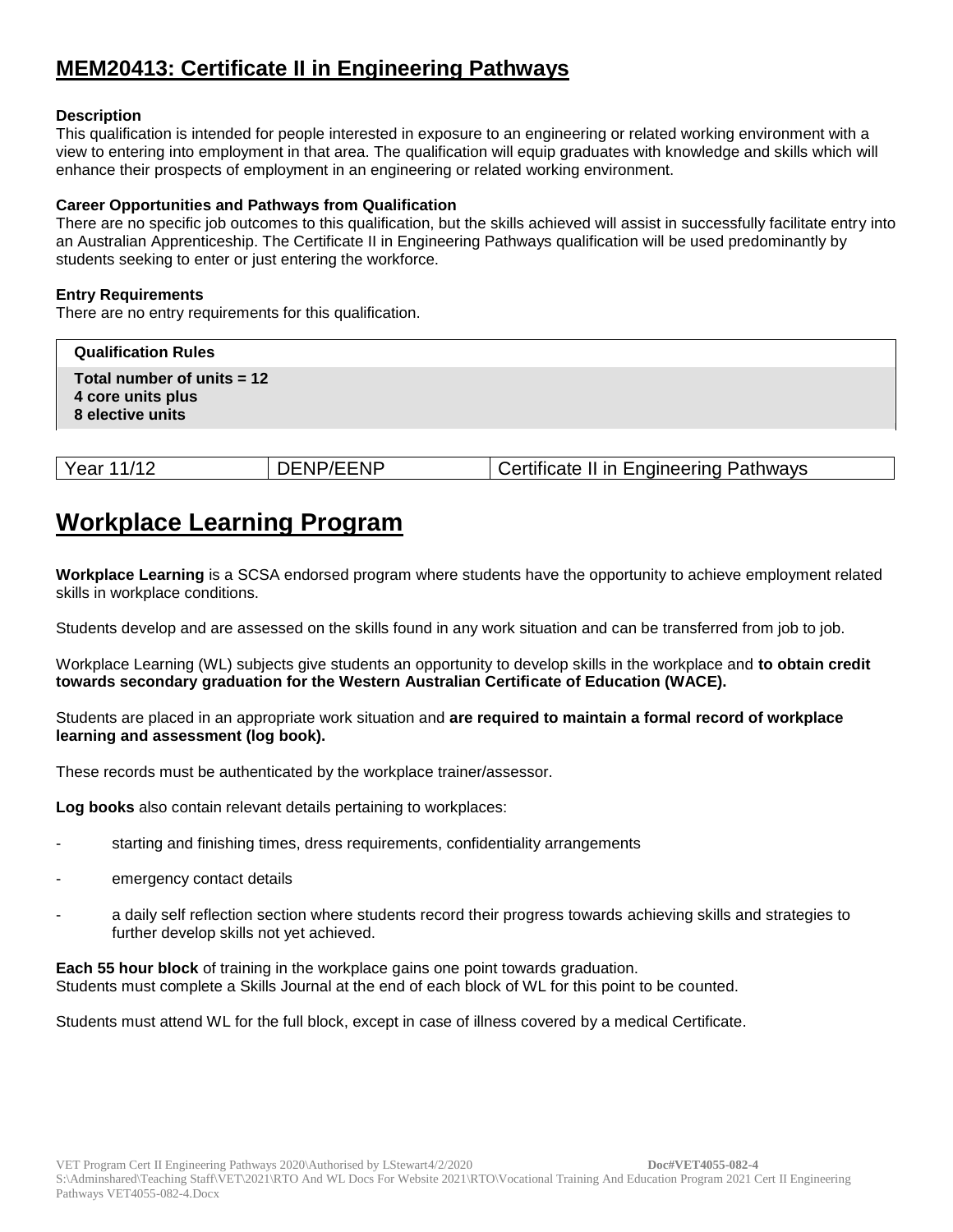## **Work Safe Certificate**

As part of being "work ready", students must complete a Work Safe Certificate. Students are required to complete two learning modules from the new SmartMove website:

## **[www.smartmove.safetyline.wa.gov.au](http://www.smartmove.safetyline.wa.gov.au/)**

#### **1. General Module**

The General Module is designed to introduce important facts about safety laws and common hazards. This Module MUST be completed before moving on to the Industry Modules. No certificate will be generated after completing the General Module.

#### **2. Industry Modules**

There are 10 Industry Modules which contain detailed information on the main hazards specific to each Industry.

The 10 Modules are as follows:

- Building and Construction
- Health and Community Services
- Electrical and Electronics
- **Hairdressing**
- Hospitality and Tourism
- Manufacturing
- Metals and Engineering
- Office and Business Services
- Farming and Forestry
- Retail

#### **Tests and Certificates**

SmartMove will generate a certificate when you successfully complete the Industry Module test. The test also contains questions on issues that were covered in the General Module.

Students MUST complete a new WorkSafe Certificate for each placement if they are changing Industry. This must be done prior to the student attending the workplace.

## **White Card (Safety Awareness Card) – Building & Construction**

If a student is intending to complete their Workplace Learning on a Building or Construction site of any type it is a requirement by law that they hold a **White Card**. Please see the Careers Centre staff regarding details.

## **Liquor Licence – Hospitality**

If a student is intending to complete their Workplace Learning at a premise that serves alcohol, they are **required** to hold a **Liquor Licence**. This is organised by the Careers Centre staff. **Please note: The student MAY NOT serve alcohol.**

## **Misconduct in the Workplace**

For all instances of misconduct in the workplace **ACTION WILL BE TAKEN**.

It is important that all parties – student, employer/trainer, parent, and VET Program Co-ordinator be informed of any inappropriate behaviour on the part of students and the resultant actions taken.

#### **Notification of Misconduct**

The employer/trainer and VET Program Co-ordinator are required to record any breach of misconduct in an Incident Report which can be viewed by all stakeholders at any time.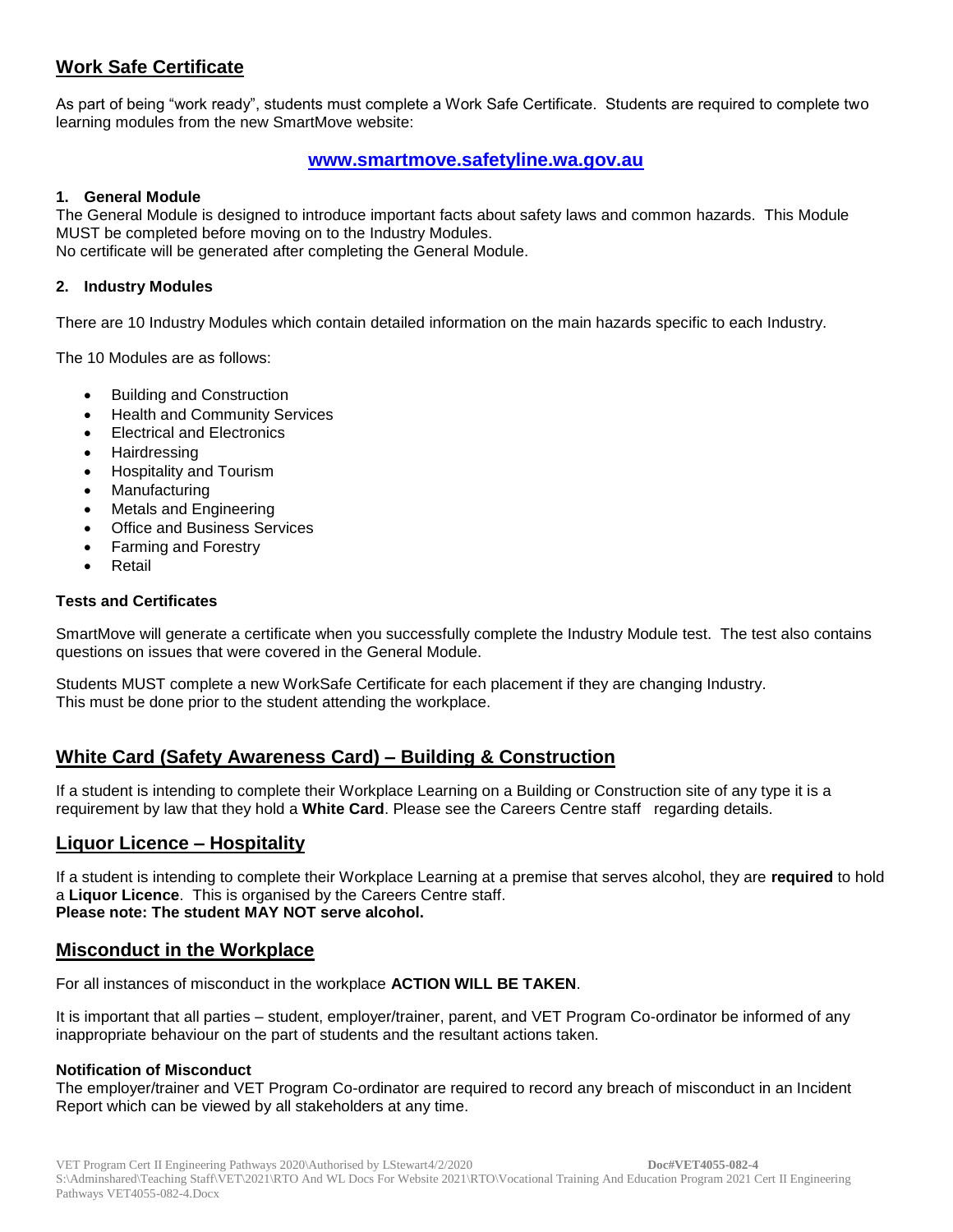#### **Serious Misconduct**

Following the notification of serious breach of conduct, the student will be withdrawn from the placement. Any student withdrawn from the workplace will be withdrawn from the Workplace Learning Program. Students will be referred to the school's Behaviour Management in School Policy.

*Workplace Learning can be a rewarding and enjoyable experience often resulting in part time or casual employment, traineeships and apprenticeships.*

It is important to make the most of your time, and put some time and effort into finding a workplace that is/could be what *you want your career to involve.*

*Remember it's time to be proactive and show the world what you are made of!*

# **School Based Traineeships**

School based traineeships are available in limited industry areas for Year 11 students.

Students are currently involved in Traineeships in Hospitality, Retail and Business. Students will complete a full certificate over 1 to 2 years in Years 11-12.

Contact the VET Program Coordinator to discuss any queries or requests.

# **Aboriginal School Based Traineeships**

Aboriginal School Based Training (ASBT) provides opportunities for Aboriginal students in Years 10 and 11 to start training in school to gain a qualification, sustainable employment or go on to further education and training.

# **Policies & Procedures**

## Thornlie Senior High School Code of Practice

#### **Promotion & Marketing**

Thornlie SHS undertakes to market its courses and services using information that accurately describes the content or expected learning outcomes. Comparisons with other training/service providers will not be made in any marketing or promotional material. National protocols for marketing will be complied with.

#### **Admissions**

All selection processes relating to learners will be fair and equitable and utilise transparent selection criteria. Selections will be made in accordance with the training products or services being provided.

#### **Equal Opportunity**

Thornlie SHS is committed to non-discriminatory dealings in all its business with all clients, staff, management and suppliers.

#### **Access to Services**

Thornlie SHS will ensure that clients and potential clients are not denied access to services, unfairly. Criteria to determine access to course/services will be clearly stated on promotional material and will be followed closely.

#### **Qualified Staff**

Thornlie SHS will ensure that staff employed to deliver training/services are suitably qualified and experienced.

#### **Course/Service Delivery**

Clients of Thornlie SHS can expect all courses/services and assessments to be delivered according to the specifications outlined before commencement, and in a manner that contributes to student success.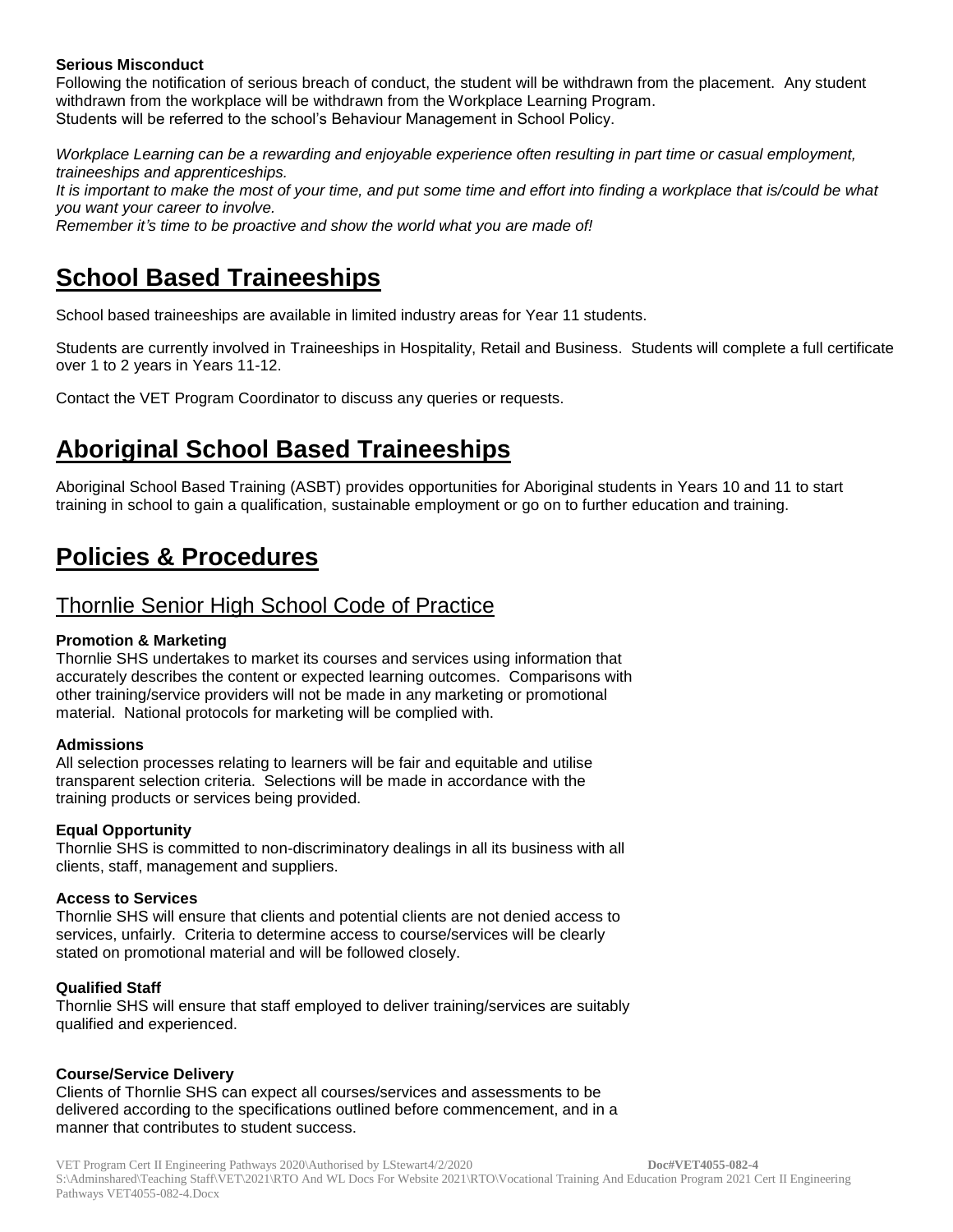## **Certification**

Thornlie SHS will provide accurate detail, prior to commencement, on Units of Competency to be delivered, methods of assessment, RPL arrangements and the certification to be issued.

#### **Student Guidance Services**

All training services shall have identified VET teachers whose role includes providing personal assistance/guidance to learners.

#### **Fees/Refunds**

Thornlie SHS will provide prospective students with all fee-related information, including refund conditions, prior to admission, as per The Department of Education Financial management policy.

#### **Complaints**

Thornlie SHS acknowledges the right of its clients to complain. Thornlie SHS will not disadvantage any client who complains. All complaints should be fully documented. Complaints should be directed to:

The relevant trainer/assessor or staff person – if the issue is not resolved, then to The appropriate VET Teacher in charge of Industry area

- The VET Program Coordinator if the issue is not resolved, then to
- The Principal Thornlie SHS
- **- Local MLA**

## The Code of Practice will be implemented using the following Policies:

## Quality Policy

### **Thornlie Senior High School operates under the following purpose statement**

To provide a learning environment whereby students will develop academic, social and physical skills, which will enable them to participate as informed and active members of society.

Within this environment the Vocational Education and Training (VET) section has developed a systematic approach to maintaining quality management systems to ensure that VET services are delivered in a manner which complies with state and national requirements and consistently meets the needs of all stakeholders – in particular the learners. The VET section operates within the larger environments of Thornlie Senior High School and Department of Education.

The VET section is bound by all organisational and operational policies applicable to both those larger environments – however in addition, the VET section has developed policies and procedures, which apply to the delivery of VET.

Adherence and maintenance of these VET policies and procedures is central to maintaining a consistently high quality delivery. It is a requirement of all those who work within the VET section of Thornlie Senior High School that they follow the designated policies and procedures.

Continuous improvement mechanisms have been developed to ensure procedures are constantly being updated.

## Mutual Recognition Policy

- Recognition of AQF & other RTO Qualifications The RTO recognises the AQF Qualifications and Statements of Attainment issued by any other RTO.
- The RTO's policies and procedures must include a requirement that the RTO recognises the AQF qualifications and statements of attainment issued by any other RTO
- The RTO must include its obligation to recognise the AQF qualifications and statements of attainment issued by another RTO, in information to clients.
- The RTO must provide information to staff on the obligation to recognise the AQF qualifications and statements of attainment issued by other RTOs.

Mutual recognition is a straightforward process of acknowledging nationally recognised qualifications and statements of attainment issued by another RTO.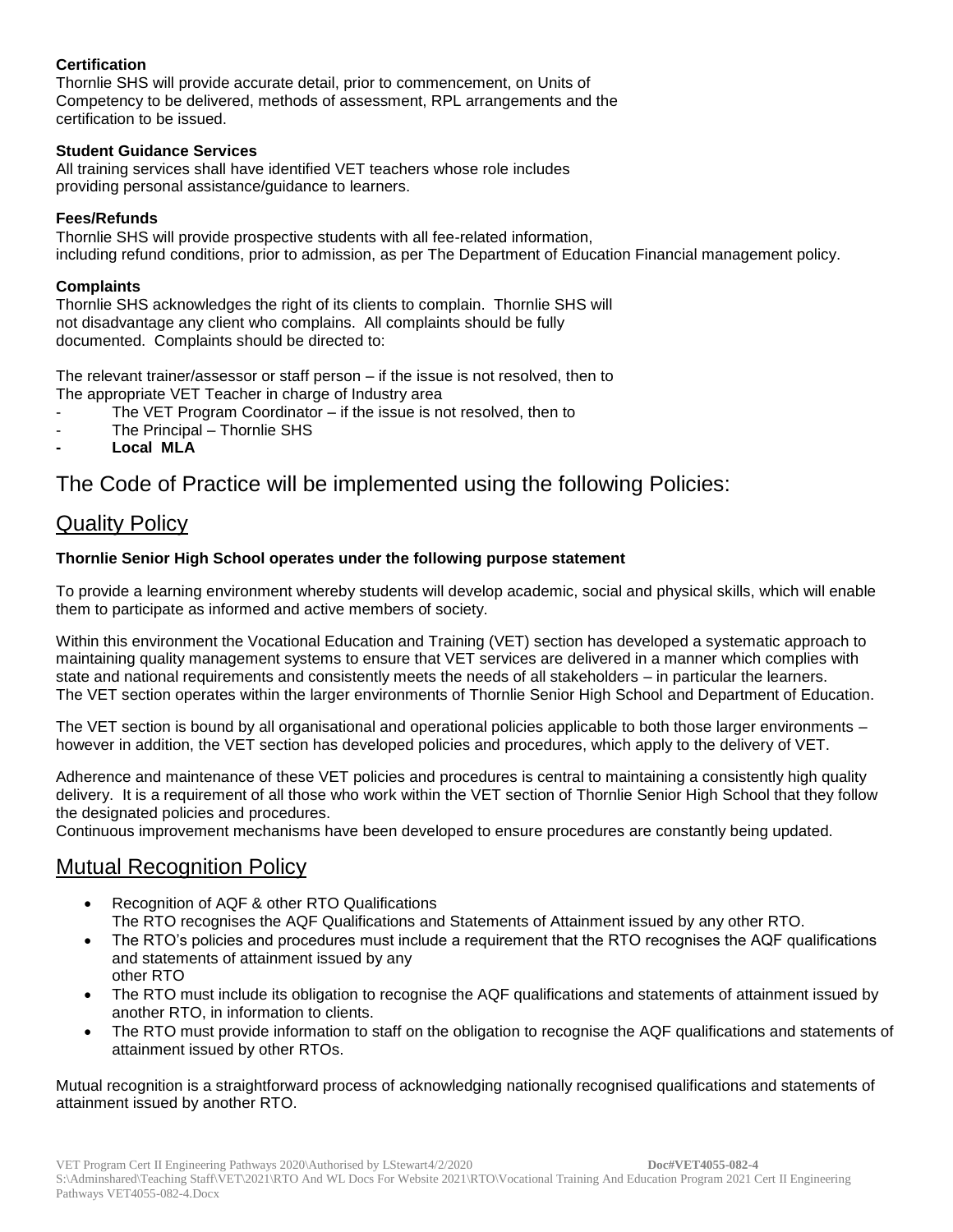Recognition involves verifying the status of the other RTO by checking on the NTIS website. Mutual recognition may provide a basis for entry to further training and/or provide credit towards the completion of a qualification at Thornlie SHS. The VET section of Thornlie SHS through its Principal, undertakes to operate in accordance with the national principles of registration and mutual recognition and State recognition policies.

It is understood that there are three key components of the AQF

- Endorsed elements of training packages
- Nationally recognised qualifications
- Nationally recognised training organisations

## Mutual Recognition Procedure

Prior to enrolment the student is interviewed by the Head of the Senior School. Where it is identified that the student wishes to enrol in a VET pathway, the student is referred to the VET Program Coordinator. Where applicable the student is encouraged to apply for skills recognition.

**Prior to Prior** to **Prior** to **Prior** to **Prior** to **Prior** to **Prior** to **Prior** to **Prior** to **Prior** to **Prior** to **Prior** to **Prior** to **Prior** to **Prior** to **Prior** to **Prior** to **Prior** to **Prior** to **Prior** to **P** 

completion of enrolment, the VET Program Coordinator will assess and verify the student's skills recognition claim, in accordance with AQTF standards.

Students will be advised of the outcome and given credit where skills recognition is proven.

Skills recognition includes:

- Recognition of Prior Learning (RPL)
- Recognition of Current Competency
- Credit transfer

## RPL POLICY

Recognition of Prior Learning recognises that people may get skills and knowledge in many ways:

Courses / training in Australia Courses / training completed overseas Work experience (including unpaid) or voluntary work General life experience.

You may already be competent in some, or even all, aspects of the training course you are considering.

Statements of Attainment from another RTO are automatically realised under AQF Standards.

The Recognition of Prior Learning process allows the knowledge and skills acquired from other sources to be considered. This may lead to credit for parts, or even all, of the course.

The Recognition of Prior Learning process can occur once you are accepted into a course. After gathering evidence an assessment by a trained assessor can then occur.

No internal charges are levied for this application, however where external costs are incurred, these may need to be met by the applying student.

*A RPL Application form is available from the VET Program Co-ordinator*

## Exit Policy

Any student who leaves Thornlie Senior High School during a year whilst enrolled in a VET course, is entitled to receive a Statement of Attainment of any completed Units of Competency achieved at the time of their exit.

This will achieve the easy transfer of information to another RTO for completion of Qualification at a future date.

## Certification Policy

Thornlie Senior High School will always issue AQF Qualifications and Statement of Attainments that meet the requirements of the AQF Implementation Handbook and the endorsed Training Packages and accredited courses within our scope of registration.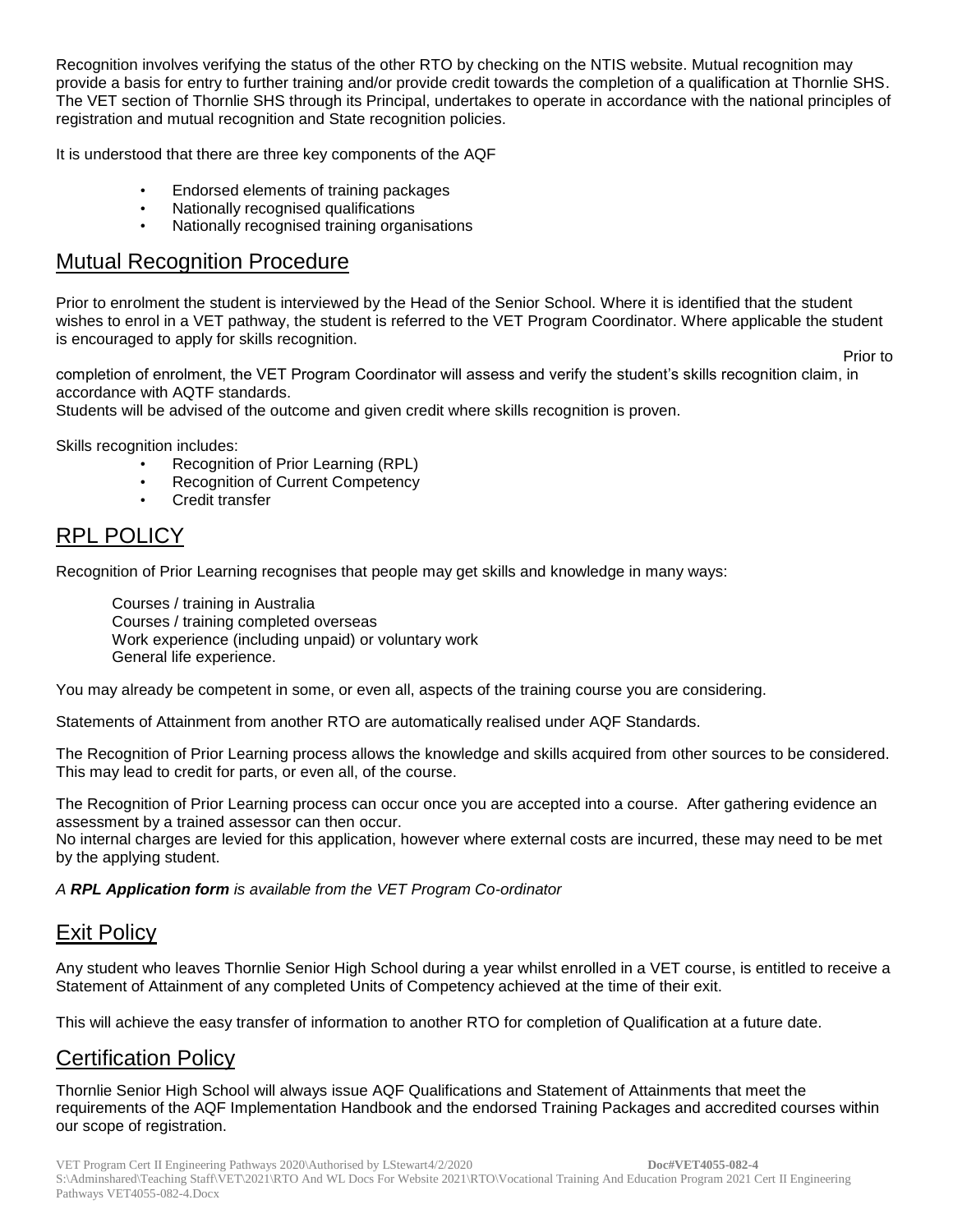A **Statement of Attainment** shall be issued at the completion of the enrolled period (e.g. year) unless the student leaves during the year. These students will then receive a Statement of Attainment for any Units of Competencies that have been achieved at the time of their leaving.

This can then be taken to any other RTO for continuance of Qualifications.

The Certificates and Statements of Attainment will show the **TAC, TSHS, and NRT logos** and contact details and will list all Units of Competency achieved and the codes of those units which will conform to the specifications listed in Implementation Handbook.

The VET Program Co-ordinator is responsible for ensuring at all Statements of Attainment are **accurate and comply with the above specifications**.

A **copy** of each Statement of Attainment issued is sent to the student and details are kept on the school's computer system for any future reprints or auditing purposes.

**Reprints** will have the original print date and the reprint date on them.

This information is also available to any other RTO for authentication.

A **Qualification** shall be issued where the VET Teachers' records indicate that the student has met all the requirements for the Qualification as specified in the Training Package.

The Qualification shall be issued in the same manner as a Statement of Attainment.

## Grievance Procedure

In the event of a student having a complaint or grievance, the following mechanism is available:

- Advise the VET staff member closest to the problem
- If not resolved, advise the VET Program Co-ordinator
- If not resolved, the complaint/grievance may be taken to the CEO
- If not resolved, the complaint/grievance may be taken to the Local MLA

If the complaint is found to be substantiated, action should be taken immediately to correct any records.

Complaints are to be dealt with according to principles of natural justice. A record of the complaints which reach the VET Program Co-ordinator are to be kept on file.

# **Relevant Policies & Procedures 2021/22**

The Policies & Legislation listed below are available on the D of E Website in the "Our Policies" at **http://www.det.wa.edu.au**

## **Relevant Policies**

- Financial Management
- Behaviour Management In Schools
- **Child Protection**
- Duty of Care for Students
- Excursions: Off School Site Activities
- Government School Teachers' and School Administrators' Certified Agreement 2004
- Manual for Records Management: School, College and Campus Records
- Occupational Safety and Health
- Risk Management
- Sexual Harassment Resolution for Employees and Students
- Student Drivers in Residential Agricultural Education
- Water-based Excursions Procedures and Guidelines

## **Relevant Legislation / Authority**

- Australian Qualifications Framework
- Western Australian College of Teaching Act 2004